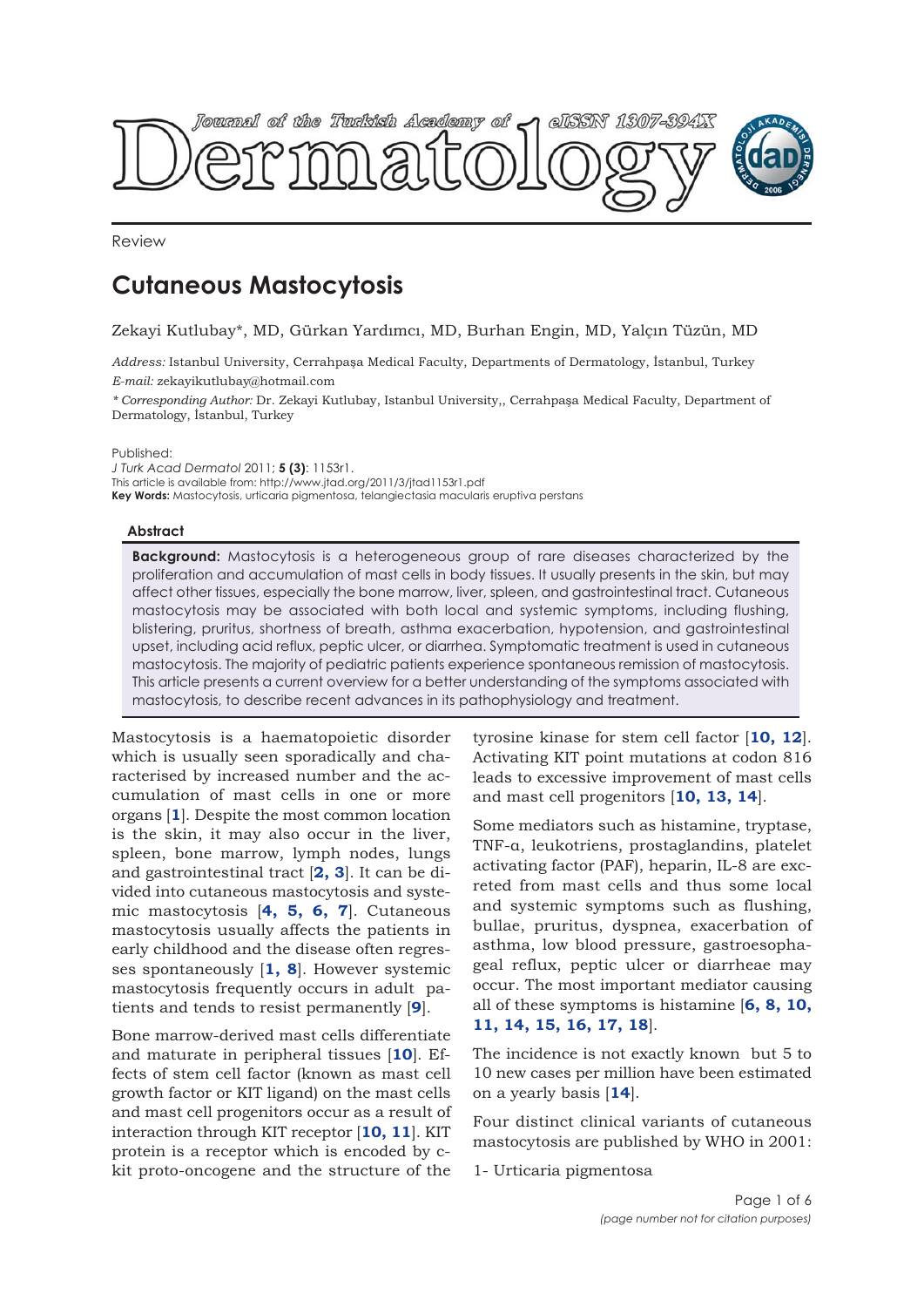**Table 1.** Factors Available Aggrevating the Urticaria Pigmentosa

| Drugs                        |
|------------------------------|
| Aspirin                      |
| <b>NSAID</b>                 |
| Ethyl alcohol                |
| Amphotericin B               |
| D-tubocurarine               |
| Scopolamine                  |
| Polymyxin B                  |
| Ouinine                      |
| Reserpine                    |
| Thiamine                     |
| Procaine                     |
| <b>Physical stimulus</b>     |
| Excessive exercise           |
| Sun light                    |
| Compression                  |
| Friction                     |
| Extreme hot/cold             |
| <b>Emotional stress</b>      |
| <b>Insect bites</b>          |
| Radiographic contrast agents |
| General anesthesia           |

2- Isolated mastocytoma (solitary mastocytoma)

3- Diffuse cutaneous mastocytosis

4- Telangiectasia macularis eruptiva perstans (TMEP) [**14**].

In 2008, in the updated WHO classification in principle of classification of the subtypes of mastocytosis was retained, but disease group was assigned to the myeloproliferative neoplasias. Here, cutaneous mastocytosis are divided into three different main subtypes, but telangiectasia macularis eruptiva perstans (TMEP) is classified as a special form of maculopapular cutaneous mastocytosis.

1- Maculopapular cutaneous mastocytosis (urticaria pigmentosa, UP)

- a. Special form: plaque form
- b. Special form: nodular form

c. Special form: telangiectasia macularis eruptiva perstans (TMEP)

- 2- Diffuse cutaneous mastocytosis
- 3- Solitary mastocytoma [**14**].

## **Urticaria Pigmentosa**

Urticaria pigmentosa, also known as maculopapular mastocytosis, was first described by *Nettelship* and *Tay* in 1869 [**19, 20**]. This form of cutaneous mastocytosis is the most common form (70-90%), whose incidence is

1/1000-8000. It is seen in both sexes with equal frequency [**6, 13, 20, 21**]. It occurs more often in infants and children when comparing to adults. Clinical findings appear usually within the first two years of life [**20**].

The disease clinically appears with oval or round hyperpigmented macules, papules or patches coloured brown-red-yellow and 2-4 mm in diameter (**Figure 1, 2**) [**6, 20, 22**]. Blister formation can be seen especially in infants. These lesions can be swollen by manipulation (e.g rubbing) or spontaneously. This reaction is known as *Darier* sign and occurs in 50% of patients [**8, 23**]. Lesions are larger in adults than infants and children [**14**]. The most predilection sites are chest and dorsal areas on the body, while the palms, soles and face are not usually affected [**8, 24**]. The most common systemic or local symptom and finding is flushing (17-36%) [**6**]. The other systemic symptoms includes diarrhea, vomiting, tachycardia, headache, weight loss and respiratory system symptoms [**25, 26, 27**].

The histopathological features are as follows:

1. Tryptase positive, spindle-shaped mast cell infiltration on the skin.

2. A large number of mast cells localized around vessels within the skin.

3. Increased melanin pigmentation in the basal cell layer.



**Figure 1.** Oval or round hyperpigmented macules, and papules located on the trunk of a child.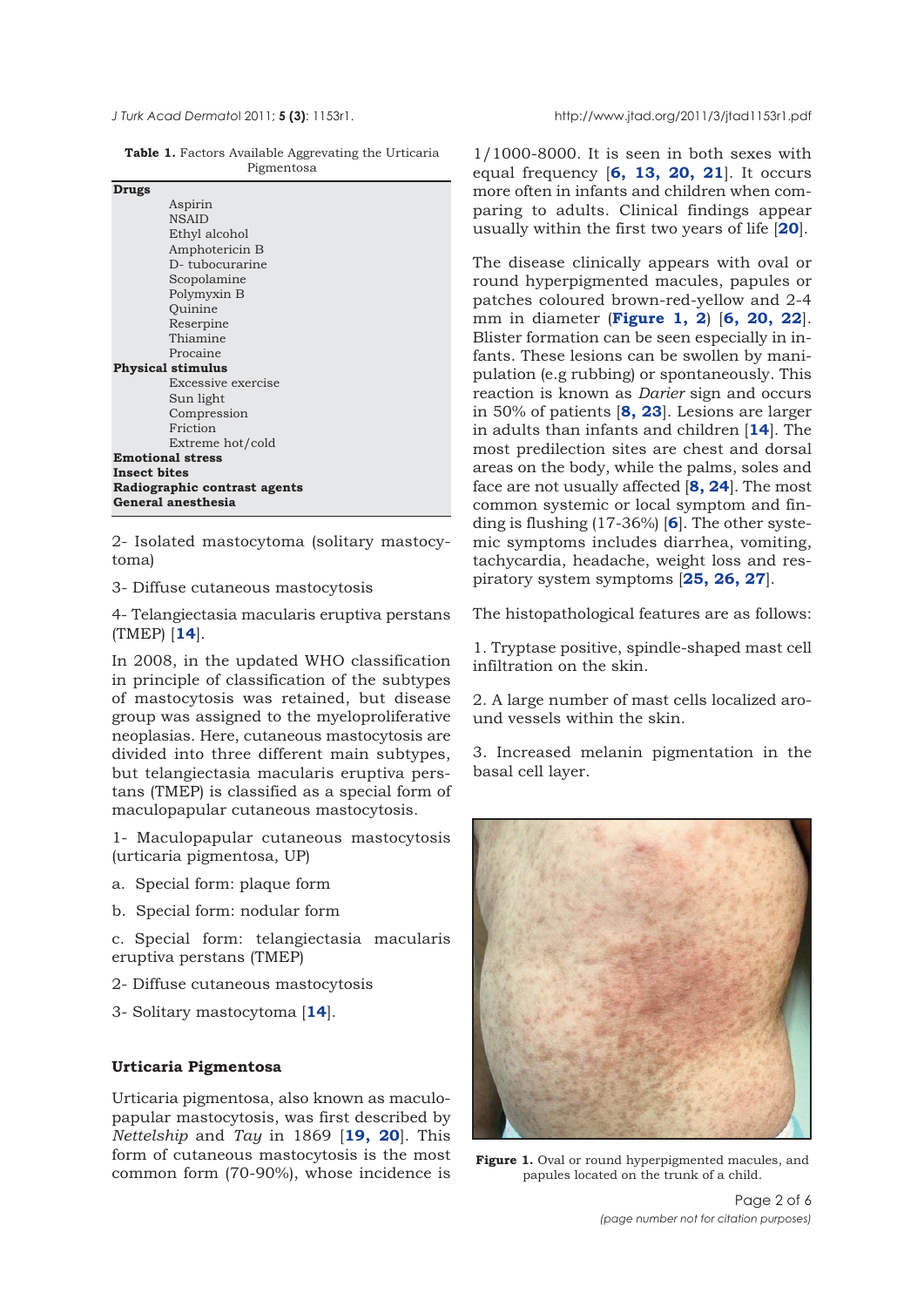*J Turk Acad Dermato*l 2011; **5 (3)**: 1153r1. http://www.jtad.org/2011/3/jtad1153r1.pdf



**Figure 2.** Closer view of the lesions

4. Mast cells stained with Haematoxylin-Eosin, Giemsa, Toluidin Blue and/or Tryptase,

and also Kit (CD117) are positive immunohistochemically [**6, 14, 26, 28**].

When a biopsy is planned in a patient with suspicious cutaneous mastocytosis, the use of adrenaline containing local anesthetics should be avoided due to their secretory effects on granules within mast cells. Injections should be done over the surface or periphery of the lesions [**28, 29**].

From all patients diagnosed as urticaria pigmentosa; complete blood count, routine biochemistry tests, liver function tests and basal serum tryptase levels must be done. If the patient is an infant or a child and, has an abnormal blood count, enlarged liver, spleen or lymph nodes and elevated serum tryptase levels (>20 ng/ml), all necessary tests such as abdominal ultrasound and CT, gastrointestinal system endoscopy, bone radiographs, scans and, even bone marrow biopsy should be done exactly [**24, 30, 31, 32**]. However, if the patient is an adult diagnosed as urticaria pigmentosa, bone marrow examination must be done absolutely [**24, 33**]. Medical history, clinical findings, *Darier* sign and histopathological examination are all necessary for the correct diagnosis [**14, 20**].

The management of urticaria pigmentosa is divided into five categories:

1- Patient education; if the patient is a child, parent education.

2- Avoidance of the factors that trigger the release of mediators.

3- Treatment of acute mast cell mediator release.

4- Treatment of chronic mast cell mediator release.

5- Treatment of organ infiltration [**14**].

Many of the factors that may cause exacerbation of the disease are described in **Table 1** [**6, 14, 17**].

Antihistamines, such as  $H_1$  or  $H_2$  antihistamines or combination of both, are the first step medications among systemic treatment options.  $H_1$  antihistamines prevent itching, flushing and urticaria while  $H_2$  antihistamines control gastric acidity. Doxepin is an other alternative drug which inhibits  $H_1$  and  $H<sub>2</sub>$  receptors. The mast cell stabilisers like sodium cromolyn and ketotifen are also used in patients with urticaria pigmentosa. Topical corticosteroids can be used and also intralesional triamcinolone acetonide injection is available for localized lesions [8, 26]. Systemic PUVA therapy is preferable alternative therapy modality for patients who do not respond to standart treatments. Patients with chronic and widespread involvement should keep adrenaline and wristband [**26**].

### **Isolated Mastocytoma**

Isolated mastocytoma, also known as nodular mastocytosis, is the second most common clinical variant of cutaneous mastocytosis after urticaria pigmantosa [**21, 34**]. The true incidence is unknown but is estimated to be between 10-15% [**8, 35**]. It often occurs at birth or within the first few months but may be rarely seen later [**21, 36, 37**]. It usually presents 1cm to 4cm in diameter, round or oval shaped, red to brown or yellow-pinkish color, smooth or view of orange peel, infiltrated single macule, nodule or plaque-like lesion. It generally appears on the trunk or extremities but may be seen anywhere on the skin [**11, 21, 35, 38**].

The pathogenesis is unknown but is suspected of being reactive rather than neoplastic. There are reports declaring that it could occur as post-traumatic and post-vaccination case (e.g. Hepatitis B vaccination). There is no kit mutation [**39**].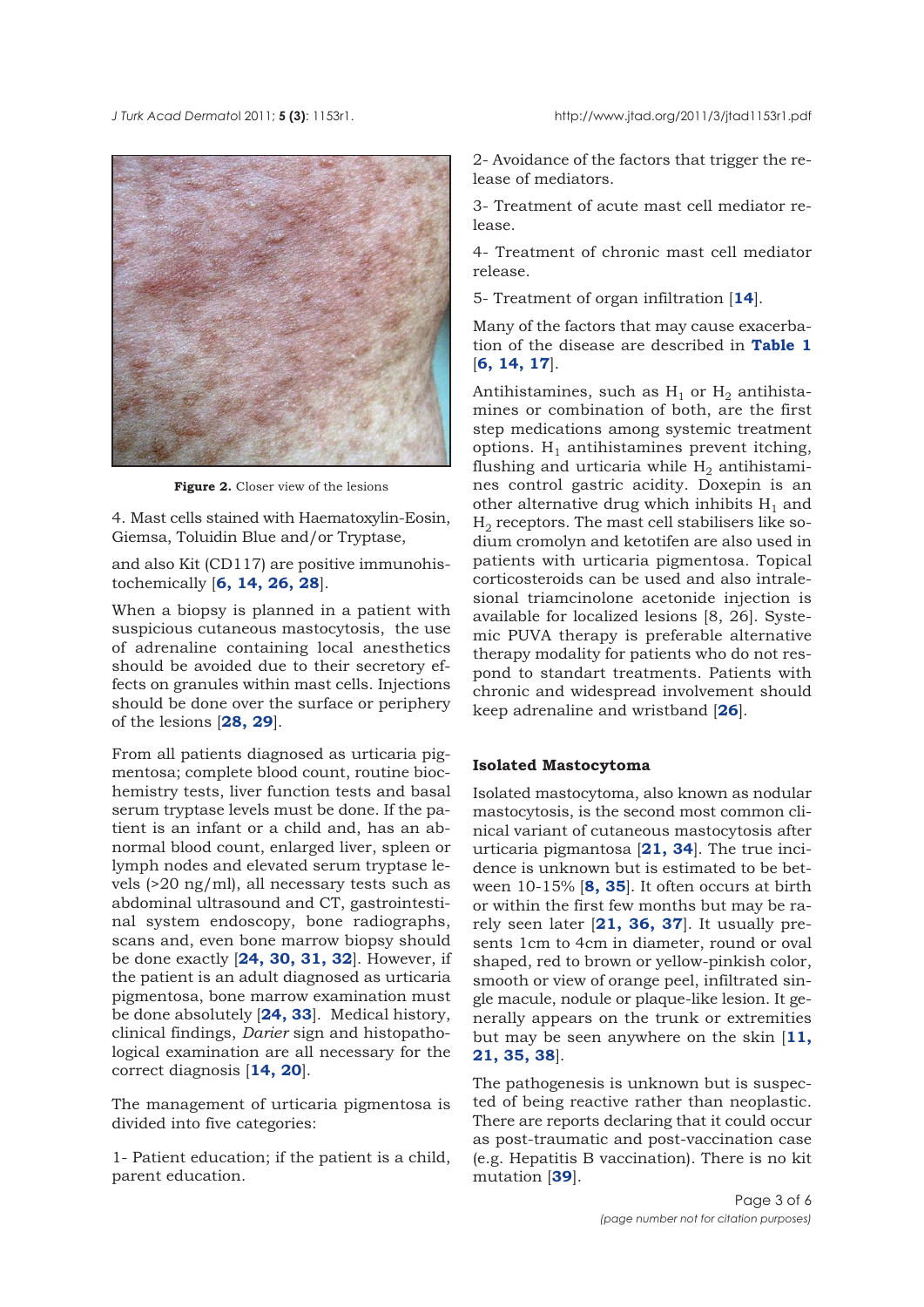Histopathological features include increased number of mast cells with normal cytological appearance, increased melanin production, therefore hyperpigmentation, and increased dermal fibroblasts. These mast cells are stained by Haematoxylin-Eosin and Toluidin blue [**39**].

Clinical symptoms range from asymptomatic disease to severe itching. Patients may complain of flushing which presents suddenly on the face and upper trunk and improves spontaneously within 10 to 30 minutes [**11**]. However, urticaria, blistering, respiratory distress, low blood pressure and gastrointestinal symptoms may also occur in patients with isolated mastocytoma [**8, 35, 39**]. Dissemination of the disease is rare, but if it happens, it occurs within 2 to 3 months from the onset of the lesion. *Darier* sign is positive [**11**].

Differential diagnosis includes various conditions such as pigmented nevi, xanthoma, juvenile xanthogranuloma, neurofibroma, hemangioma, granuloma annulare [**11, 35, 37, 40**].

Isolated mastocytoma has a benign clinical course and heals spontaneously in childhood without leaving any scarring. Dissemination of the disease is a rare condition theoretically but there is no case report in the literature [**11, 37**].

Treatment options are as follows:

- I. Symptomatic therapy
- a. Antihistamines
- b. Ketotifen
- c. Aspirin
- II. PUVA
- III. Topical steroids
- IV. Intralesional steroid injections [**35, 37**].

## **Diffuse Cutaneous Mastocytosis**

This rare form is seen 1.74% ratio among all cutaneous mastocytosis [**15**]. There is mast cell infiltration in all over the skin. The disease begins within the first three years of life, improves spontaneously between the ages of 15 months and 5 years [**4**]. There is a red-brown coloured appearance and orange peel view, especially on flexural locations of

the body [**9, 19**]. Systemic symptoms are more severe than other types of cutaneous mastocytosis. Generalized erythroderma and prolonged bleeding may be associated with the disease. These severe symtoms gradually decrease by time, but the patients should be closely monitored [**8**]. Severe dermographism is a distinctive feature for this form [**9**]. Linear or grouped-shaped bullous lesions are most commonly seen in diffuse cutaneous mastocytosis and often occur over the trunk, scalp and extremities. It may be associated with indolent systemic mastocytosis. The presence of bullae is a sign of poor prognosis [**4, 15**]. Histopathological features are multifocal mast cell clusters in the dermis, especially perivascular distribution is determined. The diagnosis is made by both clinically and histopathologically [**9**].

Treatment options are as follows:

I. Avoidance of the triggering factors which cause mediator release

- II.  $H_1/H_2$  antihistamines
- III. Chromolyn sodium
- IV. Ketotifen
- V. PUVA

VI. If there are bullous lesions, avoidance of secondary infections [**4, 41**].

## **Telangiectasia Macularis Eruptiva Perstans**

Telangiectasia macularis eruptiva perstans was first described by *Moynahan* in 1949 [**42**]. This condition is the rarest form (<1%), even some autors think that it is a variant of urticaria pigmentosa [**43, 44**]. This form is usually seen in adults, it is rare in child. Clinical features are round or oval shaped, 2- 6mm in diameter, reticular telangiectatic macules and hyperpigmented plaques [**24, 42, 43**]. It usually occurs over the trunk and extremities and rarely over the face [42]. The lesions are located generally on the skin but systemic involvement is possible, as well [**43, 44**]. *Darier* sign is usually negative. The diagnosis should be confirmed by biopsy. Spindle-shaped mast cells are determined in the upper dermis and around the capillary veins. CD68 tryptase immunperoxidase positivity is helpful in the diagnosis [**42, 44**].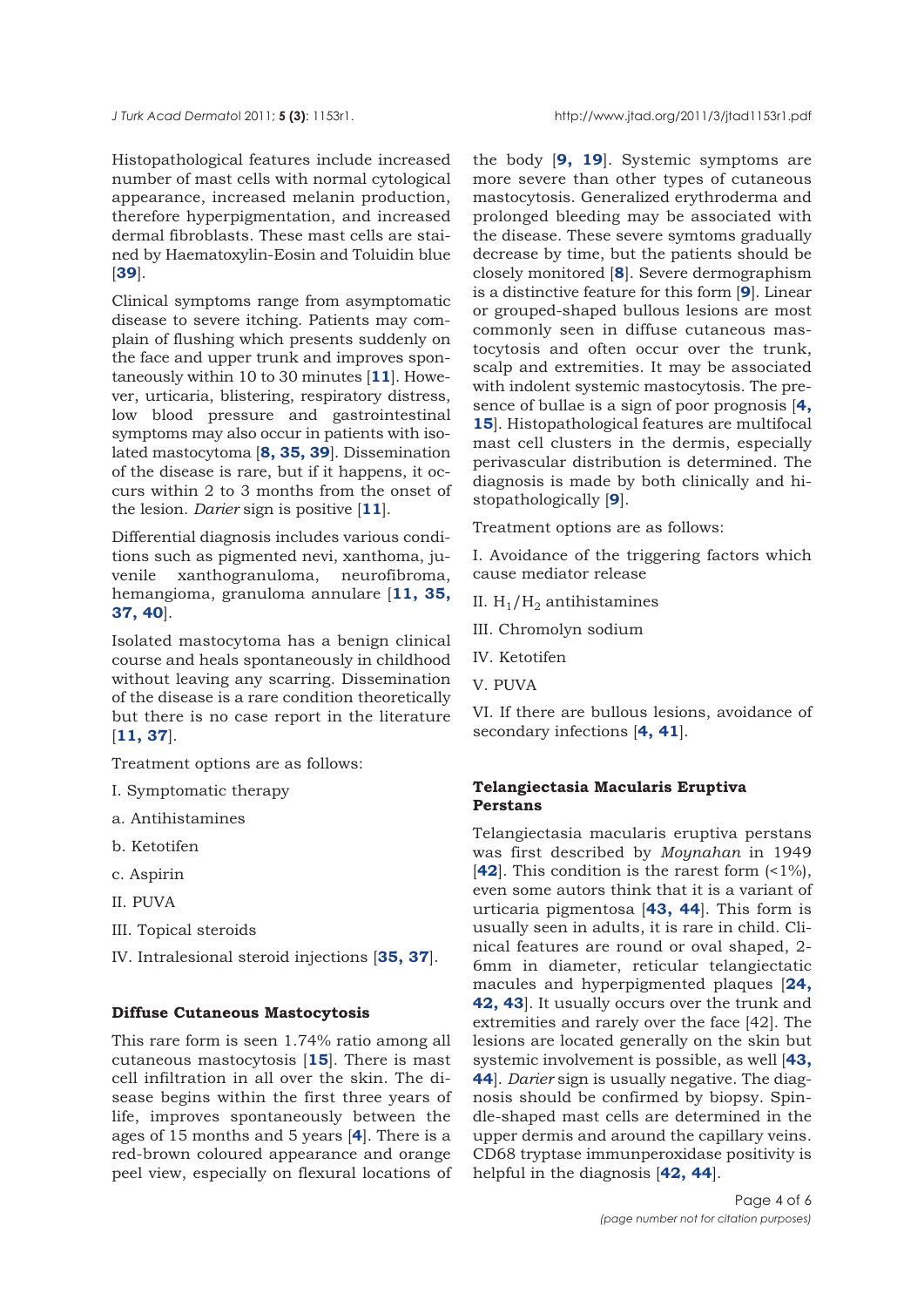Treatment options are as follows:

I. Avoidance of the factors that trigger the release of mediators

II. H1/H2 antihistamines

III. Chromolyn sodium

IV. Ketotifen

V. PUVA

VI. Doxepin

VII. Topical/intralesional/systemic corticosteroid

VIII. Topical pimecrolimus

IX. Systemic interferon

X. 585nm laser treatment

XI. Electron beam therapy [**42, 43, 44, 45**].

Telangiectasia macularis eruptiva perstans may be associated with some disorders such as systemic mastocytosis, multiple myeloma, myelofibrosis, polycythemia vera, thrombocythemia, renal cell cancer and malignant melanoma [**43**].

#### **References**

- 1. Akoglu G, Erkin G, Cakir B et al. Cutaneous mastocytosis: demographic aspects and clinical features of 55 patients. J Eur Acad Dermatol Venereol 2006; 20: 969-973. PMID: 16922947
- 2. Prignano F, Troiano M, Lotti T. Cutaneous mastocytosis: successful treatment with narrowband ultraviolet B phototherapy. Clin Exp Dermatol 2010; 35: 914-915. PMID: 20456394
- 3. Akay BN, Kittler H, Sanli H et al. Dermatoscopic findings of cutaneous mastocytosis. Dermatology 2009; 218: 226-230. PMID: 19060465
- 4. Avshalumov K, Pichardo R, Jorizzo JL et al. Bullous mastocytosis: report of a patient and a brief review of the literature. Am J Dermatopathol 2008; 30: 455- 457. PMID: 18806488
- 5. Heide R, Zuidema E, Beishuizen A et al. Clinical aspects of diffuse cutaneous mastocytosis in children: two variants. Dermatology 2009; 219: 309-315. PMID: 19797893
- 6. Madendag IC, Madendag Y, Tarhan I et al. Mastocytosis in pregnancy. Taiwan J Obstet Gynecol 2010; 49: 192-196. PMID: 20708527
- 7. Autier J, Buffet M, De Maricourt S et al. Non-pigmented micromastocytomas: an exceptional presentation of cutaneous mastocytosis in an adult. Dermatology 2005; 211: 376-378. PMID: 16286754
- 8. Briley LD, Phillips CM. Cutaneous mastocytosis: a review focusing on the pediatric population. Clin Pediatr 2008; 47: 757-761. PMID: 18502981

*J Turk Acad Dermato*l 2011; **5 (3)**:1153r1. http://www.jtad.org/2011/3/jtad1153r1.pdf

- 9. Duckworth AK, Bhatti A, Barnes C. Diffuse cutaneous mastocytosis in fraternal twins. Int J Dermatol 2009; 48: 170-172. PMID: 19200195
- 10. Söderholm JD. Mast cells and mastocytosis. Dig Dis 2009; 27: 129-136. PMID: 20203509
- 11. de Giorgi V, Fabroni C, Alfaioli B et al. Solitary mastocytoma: tooth eruption as triggering factor. Int J Dermatol 2008; 47: 1274-1277. PMID: 19126015
- 12. Orfao A, Garcia-Montero AC, Sanchez L, Escribano L; REMA. Recent advances in the understanding of mastocytosis: the role of KIT mutations. Br J Haematol 2007; 138: 12-30. PMID: 17555444
- 13. Horny HP, Sotlar K, Valent P, Hartmann K. Mastocytosis: a disease of the hematopoietic stem cell. Dtsch Arztebl Int 2008; 105: 686-692. PMID: 19623287
- 14. Amon U, Hartmann K, Horny HP, Nowak A. Mastocytosis - an update. J Dtsch Dermatol Ges 2010; 8: 695-711. PMID: 20678151
- 15. Lee EH, Kim MR, Kang TW, Kim SC. Diffuse cutaneous mastocytosis with generalized bullae. Ann Dermatol 2010; 22: 77-80. PMID: 20548889
- 16. Greenhawt M, Akin C. Mastocytosis and allergy. Curr Opin Allergy Clin Immunol 2007; 7: 387-392. PMID: 17873577
- 17. Ben-Amitai D, Metzker A, Cohen HA. Pediatric cutaneous mastocytosis: a review of 180 patients. Isr Med Assoc J 2005; 7: 320-322. PMID: 15909466
- 18. Patnaik MM, Rindos M, Kouides PA et al. Systemic mastocytosis: a concise clinical and laboratory review. Arch Pathol Lab Med 2007; 131: 784-791. PMID: 17488167
- 19. Ahmad N, Evans P, Lloyd-Thomas AR. Anesthesia in children with mastocytosis--a case based review. Paediatr Anaesth 2009; 19: 97-107. PMID: 19207896
- 20. Slavkovic-Jovanovic M, Jovanovic D, Petrovic A, Mihailovic D. Urticaria pigmentosa. A case report. Acta Dermatovenerol Alp Panonica Adriat 2008; 17: 79- 82. PMID: 18709295
- 21. Roy J, Metry DW, Hicks J et al. An unusual presentation of mastocytosis: unilateral swelling of the vulva. Pediatr Dermatol 2005; 22: 554-557. PMID: 16354261
- 22. Seitz CS, Rose C, Bröcker EB, Trautmann A. Intertriginous urticaria pigmentosa. Dermatology 2005; 210: 77-79. PMID: 15604555
- 23. Del Pozo J, Pimentel MT, Paradela S et al. Anetodermic mastocytosis: response to PUVA therapy. J Dermatolog Treat 2007; 18: 184-187. PMID: 17538809
- 24. Turchin I, Barankin B, Schloss E. Unusual cutaneous findings of urticaria pigmentosa and telangiectasia macularis eruptiva perstans associated with marked myelofibrosis. Int J Dermatol 2006; 45: 1215-1217. PMID: 17040445
- 25. Barker A, Stewart RW. Case report of mastocytosis in an adult. South Med J 2009; 102: 91-93. PMID: 19077784
- 26. Tamhankar PM, Suvarna J, Deshmukh CT. Cutaneous mastocytosis. Getting beneath the skin of the issue: a case report. Cases J 2009; 2: 69. PMID: 19154597